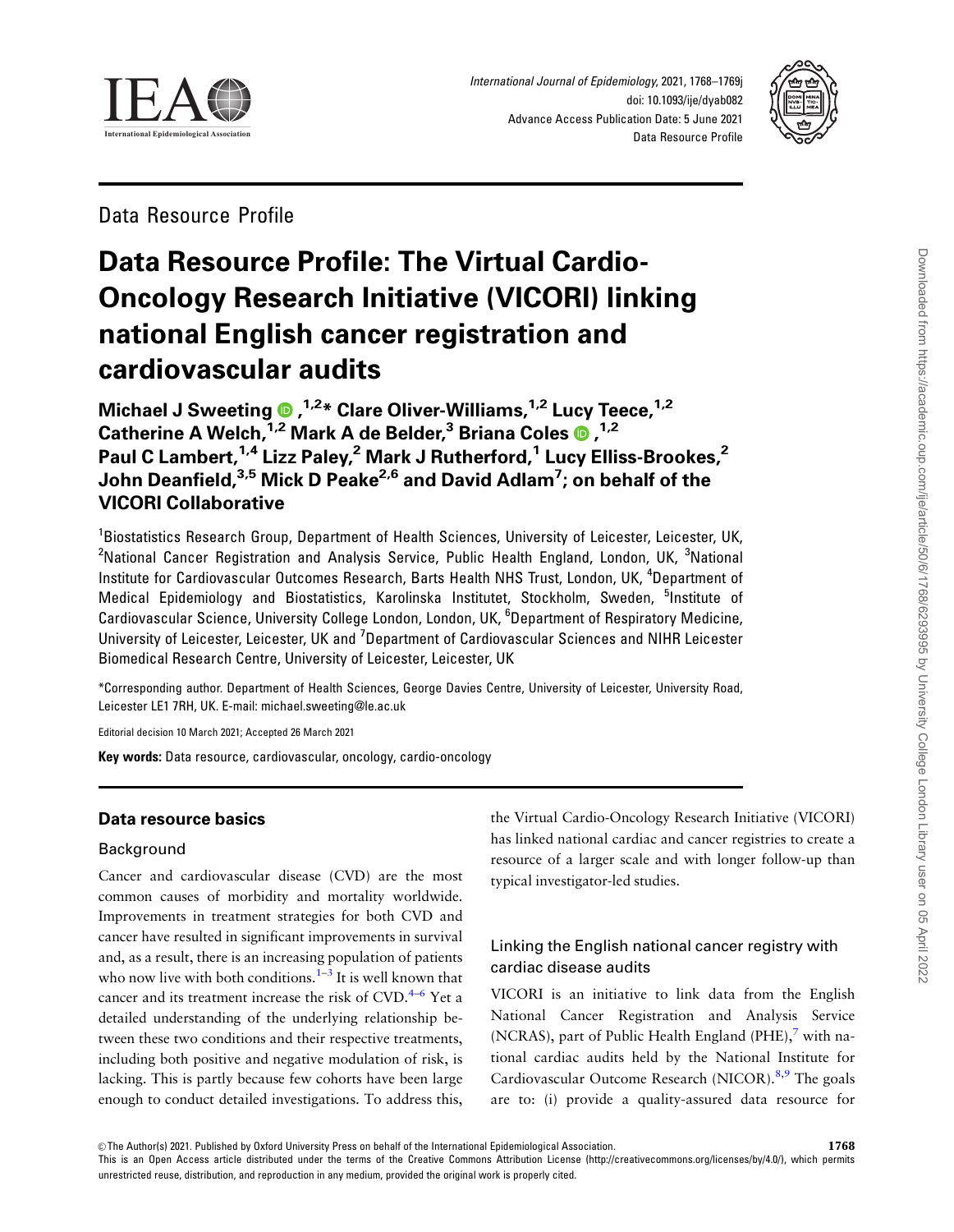#### <span id="page-1-0"></span>Key Features

- The Virtual Cardio-Oncology Research Initiative (VICORI) programme brings together English national cancer data and six national cardiovascular disease audits to investigate the interplay between cardiovascular disease and cancer.
- The VICORI data resource captures adults (aged 18+ years) who were hospitalized for cardiac disease, had a cardiac procedure and/or a cancer diagnosis alongside information on their treatment and outcomes. These data are routinely collected and submitted to health care registries and are linked using a unique health service number.
- Detailed data on cancer and cardiac diagnosis, treatment, outcomes, previous and subsequent hospital diagnoses and operations, and mortality are available from 6.2 million cancer diagnoses between 1995 and 2018, and 3.8 million cardiac hospital admissions/procedures between 1999 and 2018.
- The VICORI cohort will be updated on a rolling basis with annual updates from the audits.
- Interested research collaborators can contact VICORI researchers at [vicori@le.ac.uk].

research into cancer and cardiac disease; and (ii) identify new scientific avenues that will further knowledge of cardio-oncology through a portfolio of research projects aligned with the VICORI programme grant. These research projects will study how existing conditions and related treatments affect subsequent disease risk and will optimize patient management through informing evidencebased guidelines.

The VICORI programme has created the world's first whole-country cardio-oncology research platform from multisource electronic health records (EHR) through the linkage of NCRAS with six cardiac audits held by NICOR, ${}^{8}$  ${}^{8}$  ${}^{8}$  Hospital Episode Statistics (HES) ${}^{10}$  ${}^{10}$  ${}^{10}$  and mortality data from the Office for National Statistics  $(ONS).<sup>11</sup>$  $(ONS).<sup>11</sup>$  $(ONS).<sup>11</sup>$ The linkages are detailed in Figure 1. England is not the only country with national cancer and CVD registries; Sweden is the only other country with a national myocardial infarction (MI) registry, and also has a national cancer registry, $12,13$  although other countries have more specific registries (e.g. Belgium's ST-elevation Registry) and nondisease specific national hospital datasets (e.g. Denmark's National Patient Registry). However, the English cardiac



Figure 1 Linkages available between electronic health records within the Virtual Cardio-Oncology Research Initiative (VICORI) resource. HES, Hospital Episode Statistics; MINAP, Myocardial Ischaemia National Audit Project; NACSA, National Adult Cardiac Surgery Audit; NCRAS, National Cancer Registration and Analysis Service; NHS, National Health Service; NICOR, National Institute for Cardiovascular Outcome Research; ONS, Office for National Statistics; PCI, Percutaneous Coronary Interventions.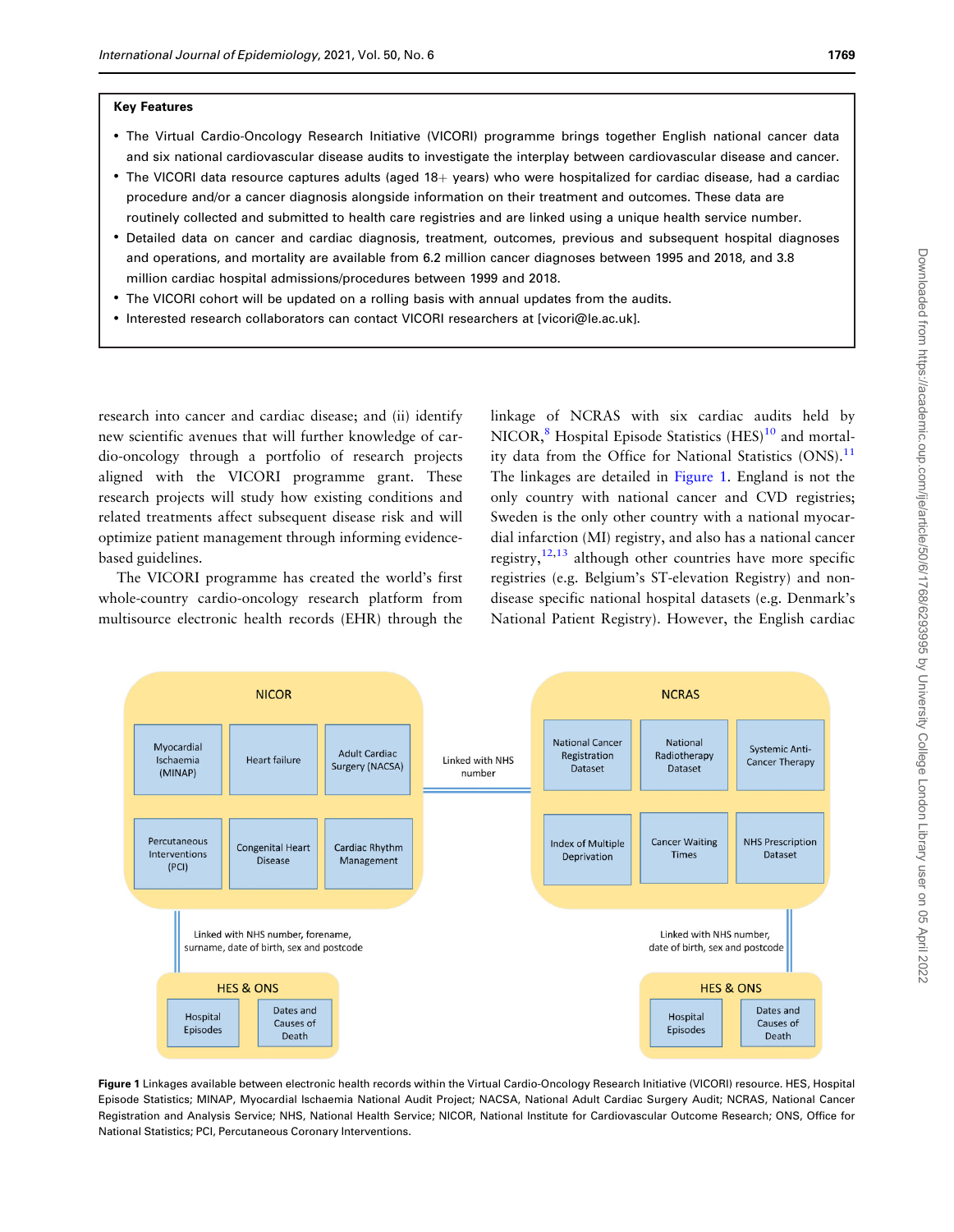<span id="page-2-0"></span>audits are considerably larger than the Swedish heart disease registry, which began in 2009 and has approximately 80 000 new cases a year. VICORI has records for over 3.8 million cardiac events since 1999, with over 180 000 cases a year since 2010. Similarly, there are markedly more cancer cases recorded in English cancer registries (7.9 million between 1999 and 2017) than in the Swedish cancer regis-try (2.2 million between 1999 and 2017).<sup>[14](#page-11-0)</sup>

# The National Cancer Registration and Analysis Service

NCRAS is the population-based cancer registry for England<sup>7</sup> [\(Table 1](#page-3-0)). It collects, quality-assures and analyses data on all people in England diagnosed with malignant and some pre-malignant neoplasms. National coverage began in 1971 with data originally recorded on eight regional databases. There are approximately 300 000 malignant tumours diagnosed in England each year, for which NCRAS processes around 25 million records (i.e. multiple records for each tumour). Standardized coding from 2013 onwards follows the International Classification of Diseases for Oncology (ICD-O3) classification; before this ICD-O2 was used.

# The National Institute for Cardiovascular Outcome Research

NICOR collects national audit data and produces analyses to enable hospitals and health care improvement bodies to monitor and improve the quality of care and outcomes of cardiac disease patients $8,9$  $8,9$  and manages the National Cardiac Audit Programme (NCAP). NICOR currently receives data on over 300 000 records per year across six clinical areas: two concerned with particular disease processes (heart attacks and heart failure), and four that cover delivery of specific services (procedures for patients with congenital heart disease, percutaneous coronary intervention (PCI), cardiac surgery and management of cardiac rhythm abnormalities) [\(Table 1](#page-3-0)).

## Exemplar patient pathway

[Figure 2](#page-6-0) illustrates how the different sources within VICORI capture different aspects of a hypothetical patient's journey. Linkage between NCRAS and the six national cardiac audits allows detailed diagnostic, treatment and service provision information, not available in routine secondary care sources such as HES, to be exploited for research purposes. Through this, the VICORI programme will further knowledge into biological mechanisms,

treatment effects and the effectiveness of health care deliv-ery for both cancer and cardiac disease patients.<sup>[15](#page-11-0)</sup>

## Funding sources, organization and key principles

VICORI is a 5-year (2017–22) programme of research jointly funded by Cancer Research UK and the British Heart Foundation. VICORI is led from the University of Leicester by co-principal investigators D.A. and M.P., with research support from the Biostatistics Research Group at the University of Leicester. Along with institutional partners at PHE and NICOR, the programme steering committee consists of academic collaborators from the University of Leicester, University of Oxford, University of Birmingham, University College London, University of Leeds, Imperial College London and the Royal Marsden NHS Trust.

VICORI is built on four key principles; (i) collaboration: working with external researchers to facilitate access to the data resource (see Data resource access); (ii) legacy: ongoing commitment to the VICORI data resource beyond the 5-year programme duration; (iii) dissemination: ensuring maximal coverage and understanding of study findings; and (iv) patient and public involvement: centring patients to ensure research strategy and governance is carried out with, rather than for, them.

## Ethical clearance

The research programme has received favourable ethical opinion from the North East—Newcastle & North Tyneside 2 Research Ethics Committee (REC reference [18/](#page-11-0) NE/0123).

## Data collected

# The National Cancer Registration and Analysis Service

NCRAS collects and curates the national cancer registration dataset for England, including details on the patient, cancer type (including morphology), how advanced the cancer is and treatments. Identification of cases ('case ascertainment') is very high. $16,17$  Data completeness has improved in recent years; for example stage at diagnosis and ethnicity are now better recorded.[7](#page-10-0) However completeness is variable for other data items, such as performance status, due to limitations in data collection by health care providers. Treatment information is available from data directly processed by NCRAS as well as from linkage to e-prescribing systems for chemotherapy [the Systemic Anti-Cancer Therapy Dataset  $(SACT)$ ],<sup>18</sup> radiotherapy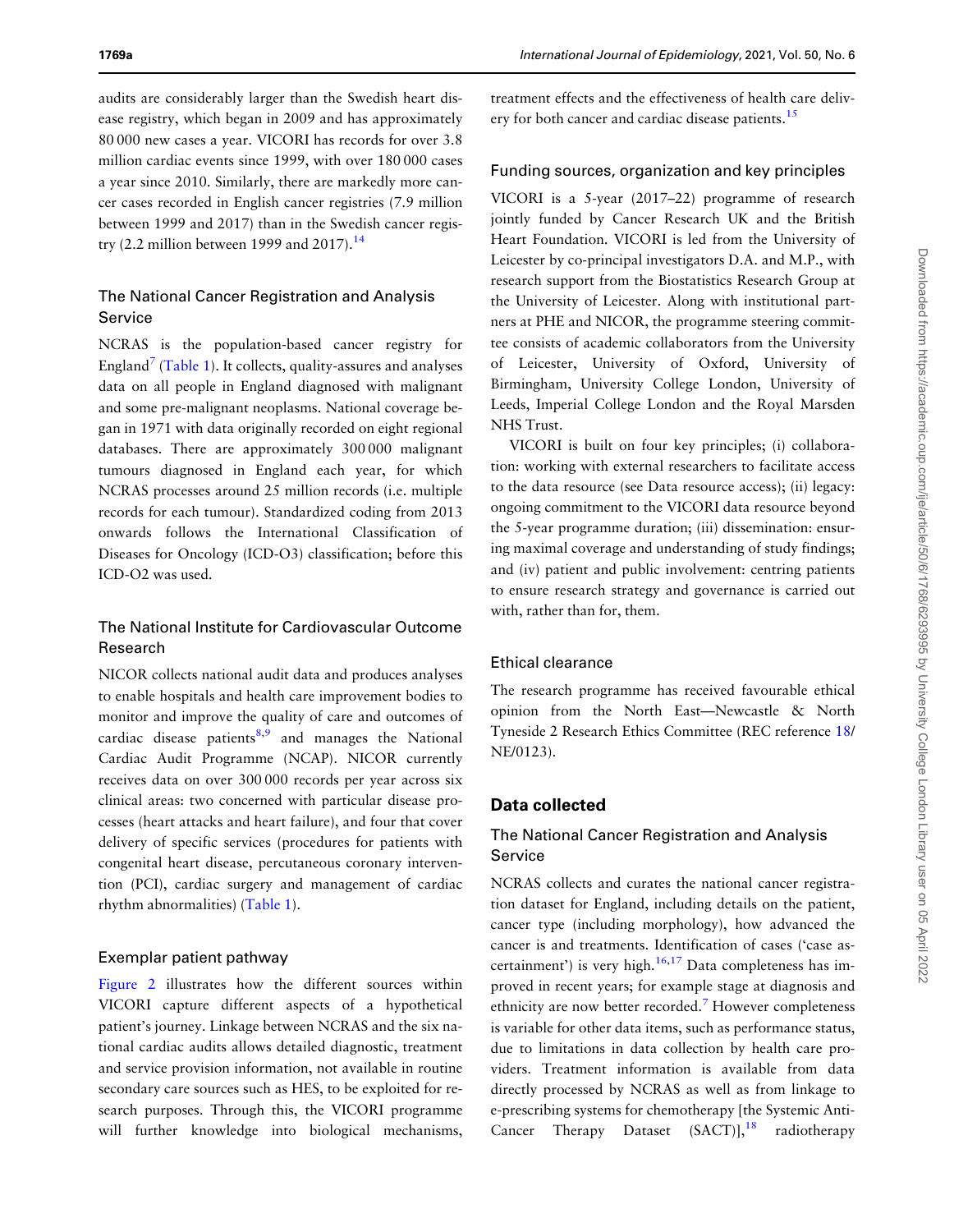<span id="page-3-0"></span>

| Source                                                                                                                                                                                                                                                                                                                                                      | Description                                                                                                                                                                                                                                                                                                                                                                                                                                                                                                                                                                                                                                                     | Coding                                                                                                                                                                                                                                                                                                                                                                                                                                                                                                                                                                                                                                                 | Fields                                                                                                                                                                                                                                                                                                                                                                                                                                                                                                                                                                                                                                                                                                                                                                                                                                                                                                                                                                                                                                                                                                                                                                                                                                                                                                                                                         | Years data                                                                                                                              |
|-------------------------------------------------------------------------------------------------------------------------------------------------------------------------------------------------------------------------------------------------------------------------------------------------------------------------------------------------------------|-----------------------------------------------------------------------------------------------------------------------------------------------------------------------------------------------------------------------------------------------------------------------------------------------------------------------------------------------------------------------------------------------------------------------------------------------------------------------------------------------------------------------------------------------------------------------------------------------------------------------------------------------------------------|--------------------------------------------------------------------------------------------------------------------------------------------------------------------------------------------------------------------------------------------------------------------------------------------------------------------------------------------------------------------------------------------------------------------------------------------------------------------------------------------------------------------------------------------------------------------------------------------------------------------------------------------------------|----------------------------------------------------------------------------------------------------------------------------------------------------------------------------------------------------------------------------------------------------------------------------------------------------------------------------------------------------------------------------------------------------------------------------------------------------------------------------------------------------------------------------------------------------------------------------------------------------------------------------------------------------------------------------------------------------------------------------------------------------------------------------------------------------------------------------------------------------------------------------------------------------------------------------------------------------------------------------------------------------------------------------------------------------------------------------------------------------------------------------------------------------------------------------------------------------------------------------------------------------------------------------------------------------------------------------------------------------------------|-----------------------------------------------------------------------------------------------------------------------------------------|
|                                                                                                                                                                                                                                                                                                                                                             |                                                                                                                                                                                                                                                                                                                                                                                                                                                                                                                                                                                                                                                                 |                                                                                                                                                                                                                                                                                                                                                                                                                                                                                                                                                                                                                                                        |                                                                                                                                                                                                                                                                                                                                                                                                                                                                                                                                                                                                                                                                                                                                                                                                                                                                                                                                                                                                                                                                                                                                                                                                                                                                                                                                                                | available                                                                                                                               |
| NICOR Disease Audit: The<br><b>NCRAS Disease Registry:</b><br><b>NCRAS Disease Registry:</b><br>NCRAS Disease Registry:<br>National Radiotherapy<br>National Heart Failure<br>National Audit Project<br>Myocardial Ischaemia<br>Systemic Anti-Cancer<br>NICOR Disease Audit:<br>Cancer Registration<br>Therapy (SACT)<br>Dataset (RTDS)<br>(MINAP)<br>Audit | National Institute for Cardiovascular Outcomes Research (NICOR) Audits<br>zations providing systemic anti-can-<br>rgani-<br>D00-<br>Acute Trust providers of radiother-<br>National registry: patients diagnosed<br>unscheduled admission to hospital<br>National audit: patients admitted to<br>Detailed information from all NHS<br>National Cancer Registration and Analysis Service (NCRAS) Audits<br>funded by, the NHS in England<br>with cancer (ICD-10 C00-97,<br>Detailed information from all or<br>National audit: patients with an<br>cer treatment therapies in, or<br>hospital with acute coronary<br>apy services in England<br>syndromes<br>48) | Radiotherapy providers submit the<br>Manual extraction from pathology<br>Data are entered during the course<br>clinical information systems, by<br>clinicians or trained clinical au-<br>records by trained cancer regis-<br>via the secure web portal, or by<br>via the secure web portal, or by<br>records are directly submitted<br>records are directly submitted<br>pharmacists and other health<br>exporting data from hospital<br>of care by clinicians, nurses,<br>data and PHE validates and<br>Data abstracted from clinical<br>Data abstracted from clinical<br>quality assures the data<br>tration officers<br>care providers<br>dit staff | Diagnosis level (date of incidence, basis of diagnosis,<br>>140 fields including CVD medical history, risk fac-<br>>120 fields including phenotype (STEMI, NSTEMI,<br>Tumour level (site of neoplasm, morphology, grade,<br>tal, prescription of preventive medications on dis-<br>Demographic and consultant details, clinical status,<br>at diagnosis, comorbidity score, performance sta-<br>tors, cardiac markers, HF diagnosis, medications<br>unstable angina), CVD history, ejection fraction,<br>risk factors, cardiac markers, treatment at hospi-<br>Treatment level [date of treatment event, type (sur-<br>Patient level (date of birth, sex, ethnicity, postcode<br>Decision to treat, radiotherapy priority and intent,<br>charge, also includes specific fields for discharge<br>treatment start date, radiotherapy prescription,<br>causes of death, location of death (from linked<br>Mortality information: date of death, full coded<br>Hospital admissions, diagnoses and procedures<br>programme and regimen, cycle, drug details,<br>exposures, OPCS primary procedure code<br>diagnosis of Takotsubo Cardiomyopathy<br>stage, pathology, site-specific fields)<br>prior to admission and on discharge<br>gery/radiotherapy/chemotherapy)]<br>(from linked HES data)<br>route to diagnosis)<br>tus, deprivation)<br>ONS data)<br>outcome | September 2006-<br>March 2019<br>March 2019<br>October 2000-<br>$1995^a$ -present<br>April 2009-<br>April 2012-<br>$present$<br>present |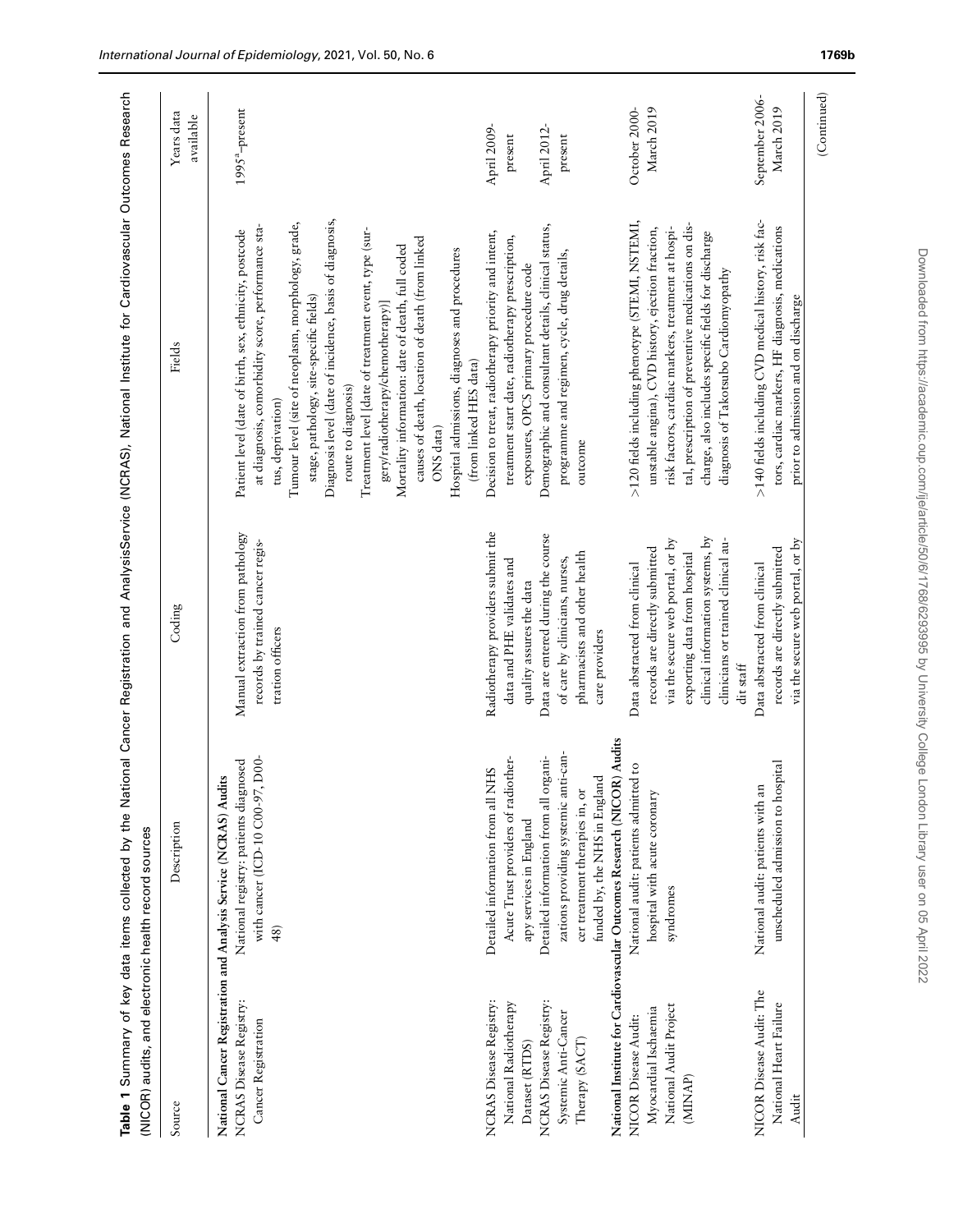| QoL/PROMs indicators<br>outcomes<br>clinical information systems, by<br>clinical information systems, by<br>clinical information systems, by<br>clinical information systems, by<br>clinical information systems, by<br>clinicians or trained clinical au-<br>via the secure web portal, or by<br>clinicians or trained clinical au-<br>via the secure web portal, or by<br>clinicians or trained clinical au-<br>via the secure web portal, or by<br>clinicians or trained clinical au-<br>via the secure web portal, or by<br>clinicians or trained clinical au-<br>records are directly submitted<br>records are directly submitted<br>records are directly submitted<br>records are directly submitted<br>exporting data from hospital<br>exporting data from hospital<br>exporting data from hospital<br>exporting data from hospital<br>exporting data from hospital<br>Data abstracted from clinical<br>Data abstracted from clinical<br>Data abstracted from clinical<br>Data abstracted from clinical<br>dit staff<br>dit staff<br>dit staff<br>dit staff<br>terventional procedures for manage-<br>PCI (angioplasty) techniques carried<br>devices and all patients receiving in-<br>National audit: infants, children, ado-<br>who are discharged with a primary<br>from<br>major heart operations carried out<br>ment of cardiac rhythm disorders<br>a number of Irish and UK private<br>National audit: collects data on all<br>National audit: collects data on all<br>National audit: implanted cardiac<br>interventions for paediatric and<br>out on NHS patients in the UK<br>lescents and adults undergoing<br>Voluntary data also collected<br>on NHS patients in the UK.<br>diagnosis of heart failure<br>congenital heart disease<br>surgical units<br>The National Congenital<br>Percutaneous Coronary<br>NICOR Procedure Audit:<br>NICOR Procedure Audit:<br><b>NICOR</b> Procedure Audit:<br>NICOR Procedure Audit:<br>Cardiac Surgery Audit<br>The National Audit of<br>Management (CRM)<br>Heart Disease Audit<br>The National Adult<br>The National Adult<br>Cardiac Rhythm<br>Interventions | Table 1 Continued<br>Source | Description | Coding    | Fields                                                                                                                                                                                                   | Years data<br>available                   |
|-------------------------------------------------------------------------------------------------------------------------------------------------------------------------------------------------------------------------------------------------------------------------------------------------------------------------------------------------------------------------------------------------------------------------------------------------------------------------------------------------------------------------------------------------------------------------------------------------------------------------------------------------------------------------------------------------------------------------------------------------------------------------------------------------------------------------------------------------------------------------------------------------------------------------------------------------------------------------------------------------------------------------------------------------------------------------------------------------------------------------------------------------------------------------------------------------------------------------------------------------------------------------------------------------------------------------------------------------------------------------------------------------------------------------------------------------------------------------------------------------------------------------------------------------------------------------------------------------------------------------------------------------------------------------------------------------------------------------------------------------------------------------------------------------------------------------------------------------------------------------------------------------------------------------------------------------------------------------------------------------------------------------------------------------------------------------------------------------------------------------|-----------------------------|-------------|-----------|----------------------------------------------------------------------------------------------------------------------------------------------------------------------------------------------------------|-------------------------------------------|
|                                                                                                                                                                                                                                                                                                                                                                                                                                                                                                                                                                                                                                                                                                                                                                                                                                                                                                                                                                                                                                                                                                                                                                                                                                                                                                                                                                                                                                                                                                                                                                                                                                                                                                                                                                                                                                                                                                                                                                                                                                                                                                                         |                             |             |           |                                                                                                                                                                                                          |                                           |
|                                                                                                                                                                                                                                                                                                                                                                                                                                                                                                                                                                                                                                                                                                                                                                                                                                                                                                                                                                                                                                                                                                                                                                                                                                                                                                                                                                                                                                                                                                                                                                                                                                                                                                                                                                                                                                                                                                                                                                                                                                                                                                                         |                             |             |           | CVD history, ejection fraction, risk factors, post-<br>>190 fields including procedures (aortic surgery,<br>CABG, valve replacement/repair) and devices,<br>operative and discharge information          | December 2002-<br>March 2019              |
|                                                                                                                                                                                                                                                                                                                                                                                                                                                                                                                                                                                                                                                                                                                                                                                                                                                                                                                                                                                                                                                                                                                                                                                                                                                                                                                                                                                                                                                                                                                                                                                                                                                                                                                                                                                                                                                                                                                                                                                                                                                                                                                         |                             |             |           | >120 fields including medical history, cardiac anat-<br>omy, PCI procedure, cardiac markers, in-hospital                                                                                                 | March 2019<br>June 1999-                  |
|                                                                                                                                                                                                                                                                                                                                                                                                                                                                                                                                                                                                                                                                                                                                                                                                                                                                                                                                                                                                                                                                                                                                                                                                                                                                                                                                                                                                                                                                                                                                                                                                                                                                                                                                                                                                                                                                                                                                                                                                                                                                                                                         |                             |             |           | diagnostic), antenatal diagnosis, risk factors, in-<br>>60 fields including procedures (bypass, catheter,<br>hospital outcomes (deaths and complications)                                                | (data due to be<br>included)<br>1997-2019 |
|                                                                                                                                                                                                                                                                                                                                                                                                                                                                                                                                                                                                                                                                                                                                                                                                                                                                                                                                                                                                                                                                                                                                                                                                                                                                                                                                                                                                                                                                                                                                                                                                                                                                                                                                                                                                                                                                                                                                                                                                                                                                                                                         |                             |             | dit staff | tions, CVD history, ablation procedures, medica-<br>ECG indications, ejection fraction, procedures (e.g.<br>new pacemaker, generator change), complica-<br>tions, in-hospital and follow-up information, | March 2019<br>January 2006-               |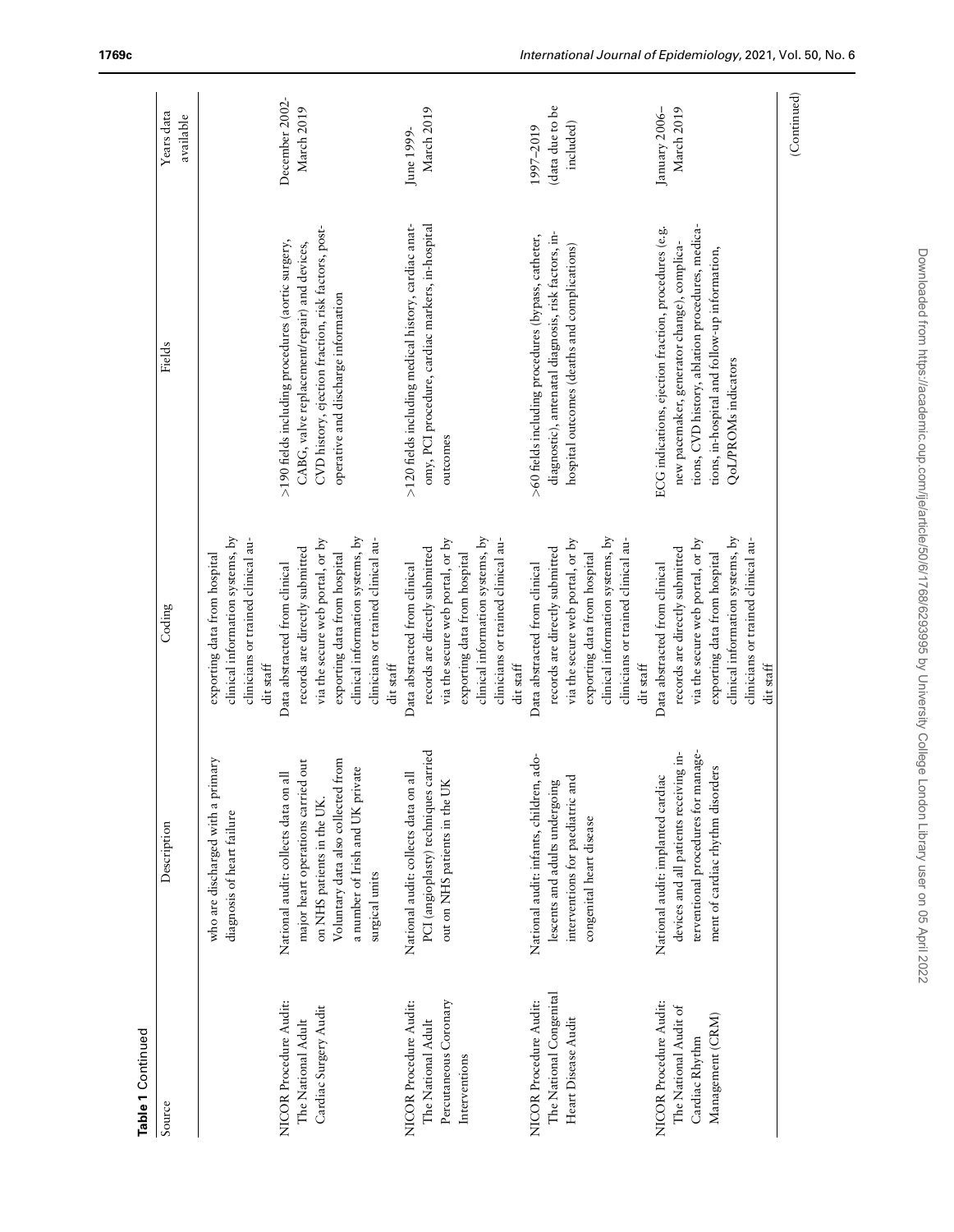| Electronic Health Record sources                     |                                                                         |                                                                   |                                                                                                        |              |
|------------------------------------------------------|-------------------------------------------------------------------------|-------------------------------------------------------------------|--------------------------------------------------------------------------------------------------------|--------------|
| Episode Statistics (HES)<br>Secondary care: Hospital | National data warehouse of secondary<br>care admissions, including inpa | Trained non-clinical coders record<br>data based on the discharge | Up to 20 ICD-10 diagnosis codes, and all procedures<br>and interventions recorded through OPCS-4, geo- | 2000-present |
|                                                      | tient, outpatient and accident and<br>emergency admissions              | summary, weeks after discharge                                    | graphical information                                                                                  |              |
| Mortality data: Office for                           | National census of all deaths and                                       | Doctor completes death certificate                                | Date of death, primary underlying cause of death                                                       | 1990-present |
| National Statistics (ONS)                            | causes of death taken from the                                          | with cause of death; trained                                      | and up to 14 secondary causes, recorded using                                                          |              |
|                                                      | death certificate                                                       | non-clinical coders add ICD                                       | ICD-10, place of death                                                                                 |              |
|                                                      |                                                                         | codes                                                             |                                                                                                        |              |

NSTEMI, non-ST-elevation myocardial infarction; PCI, percutaneous coronary intervention; PHE, Public Health England; PROMs, patient reported outcome measures; STEMI, ST-elevation myocardial infarction; TC,<br>Takotsubo cardio NSTEMI, non-ST-elevation myocardial infarction; PCI, percutaneous coronary intervention; PHE, Public Health England; PROMs, patient reported outcome measures; STEMI, ST-elevation myocardial infarction; TC, Takotsubo cardiomyopathy; QoL, quality of life; ICD, International Classification of Diseases; ONS, Office for National Statistics; HES, Hospital Episode Statistics; OPCS, Office of Population Censuses and Surveys; NHS, National Health Service.

Table 1 Continued

Table 1 Continued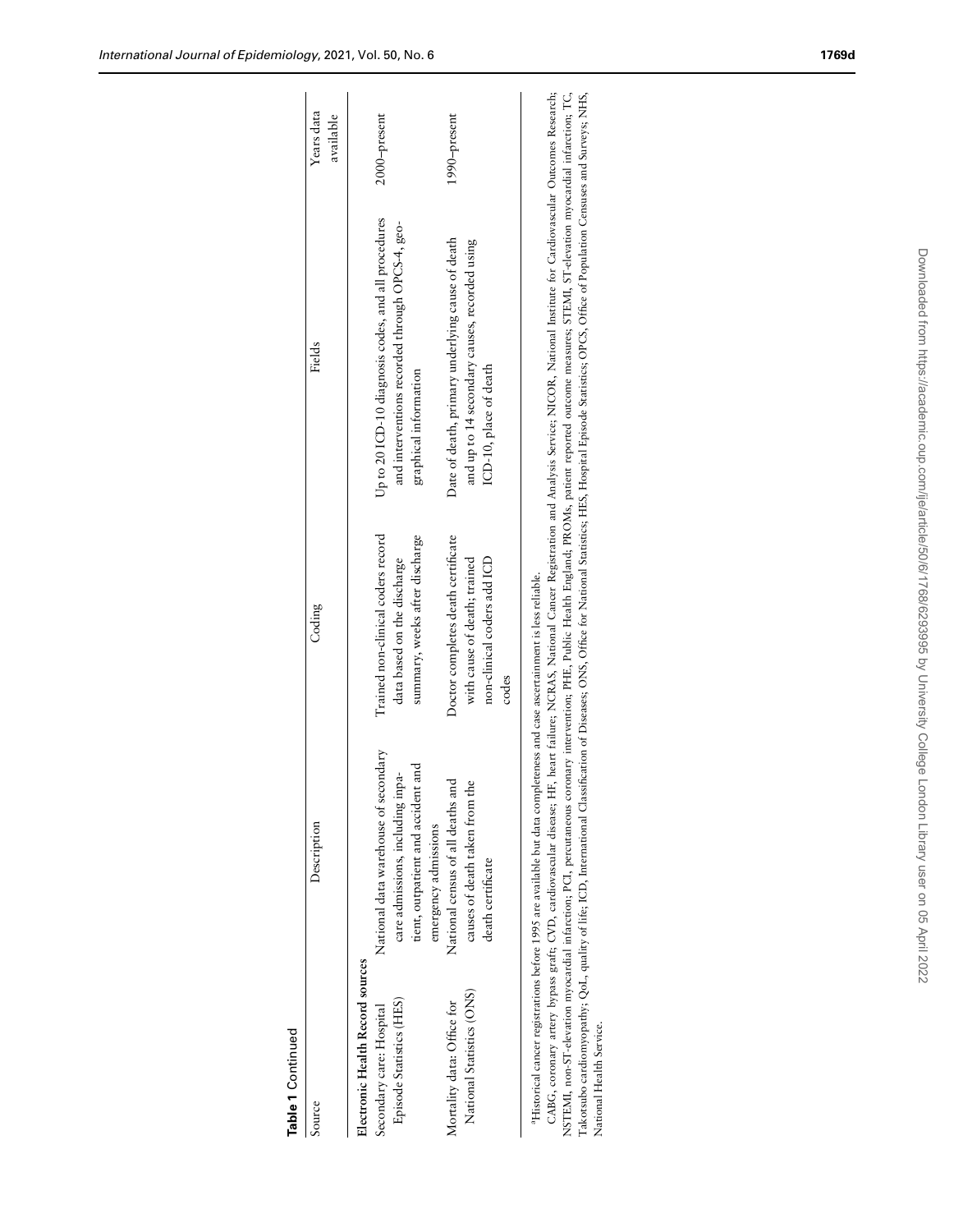<span id="page-6-0"></span>

Figure 2 A hypothetical patient's health care journey demonstrating data available in the datasets included in the Virtual Cardio-Oncology Research Initiative (VICORI) resource. \*date of birth, sex, ethnicity, postcode at diagnosis, comorbidity score, performance status, deprivation; <sup>a</sup>NCRAS, National Cancer Registration and Analysis Service; <sup>b</sup>MINAP, Myocardial Ischaemia National Audit Project; <sup>c</sup>NAPCI, National Audit of Percutaneous Coronary Interventions; <sup>d</sup>NHFA, National Heart Failure Audit; <sup>e</sup>NACSA, National Adult Cardiac Surgery Audit; <sup>f</sup>CRM, National Audit of Cardiac Rhythm Management; <sup>g</sup>HES, Hospital Episode Statistics; <sup>h</sup>ONS, Office for National Statistics; AMI, acute myocardial infarction; CVD, cardiovascular disease; HF, heart failure; PCI, percutaneous coronary interventions.

machines [the National Radiotherapy Dataset (RTDS)]<sup>19</sup> and activity data from HES (for inpatient, outpatient and accident and emergency admissions). $^{10}$  $^{10}$  $^{10}$  Linkage to HES provides further in-hospital information before and after diagnosis, including diagnosis and procedure codes, as well as the opportunity to improve completeness of some variables and check data quality. Linkage to ONS provides data on date and cause of death. [Table 1](#page-3-0) provides a summary of data items available from NCRAS.

# The National Institute for Cardiovascular Outcome Research

The six national cardiovascular audits administered by NICOR are: (i) the Myocardial Ischaemia National Audit Project  $(MINAP)^{20}$ ; (ii) the National Heart Failure Audit (NHFA); (iii) the National Adult Cardiac Surgery Audit (NACSA); (iv) the National Audit of Percutaneous Coronary Interventions (NAPCI); (v) the National Congenital Heart Disease Audit (NCHDA); and (vi) the National Audit of Cardiac Rhythm Management (NACRM) including devices and ablation datasets [\(Table 1](#page-3-0)). The audits are completed by participating hospitals in England [all National Health Service (NHS) hospitals and some private hospitals] and, in some audits, other countries in the UK. The VICORI partnership has gained permission to obtain data from each of the NICOR audits for patients in England.

A strength of the combined NICOR datasets is detailed recording of in-hospital cardiac care and procedures. Available data include but are not limited to: phenotypic specification of acute coronary syndrome admissions (STelevated MI, non-ST-elevated MI, unstable angina, cardiomyopathy), severity (ejection fraction, number of vessels, cardiogenic shock), pre-existing comorbidities, detailed inhospital treatment information, discharge medications, procedures, care pathways and outcomes. Case ascertainment of myocardial infarctions (MI) in MINAP is not complete, but it is improved by linkage with HES and  $ONS<sup>21</sup>$  $ONS<sup>21</sup>$  $ONS<sup>21</sup>$ 

#### Hospital Episode Statistics

HES is a nationwide dataset of all admissions to NHS hospitals in England. International Statistical Classification of Diseases and Health-Related Problems 10th revision (ICD-10) codes record medical diagnoses, and the Office of Population Censuses and Surveys Classification of Interventions and Procedures (OPCS) Version 4 is used to record the procedures that are undertaken ([Table 1\)](#page-3-0).

#### Office for National Statistics mortality data

Dates of death for deceased patients in the VICORI cohort are supplied by ONS. Causes of death, extracted from death certificates using ICD-10 codes, are available for all cancer patients, and will become available for patients in NICOR audits at the next periodic update [\(Table 1](#page-3-0)).

## Data size

VICORI includes over 6.2 million cancer diagnoses in 5.7 million patients, recorded between 1995 and 2018, and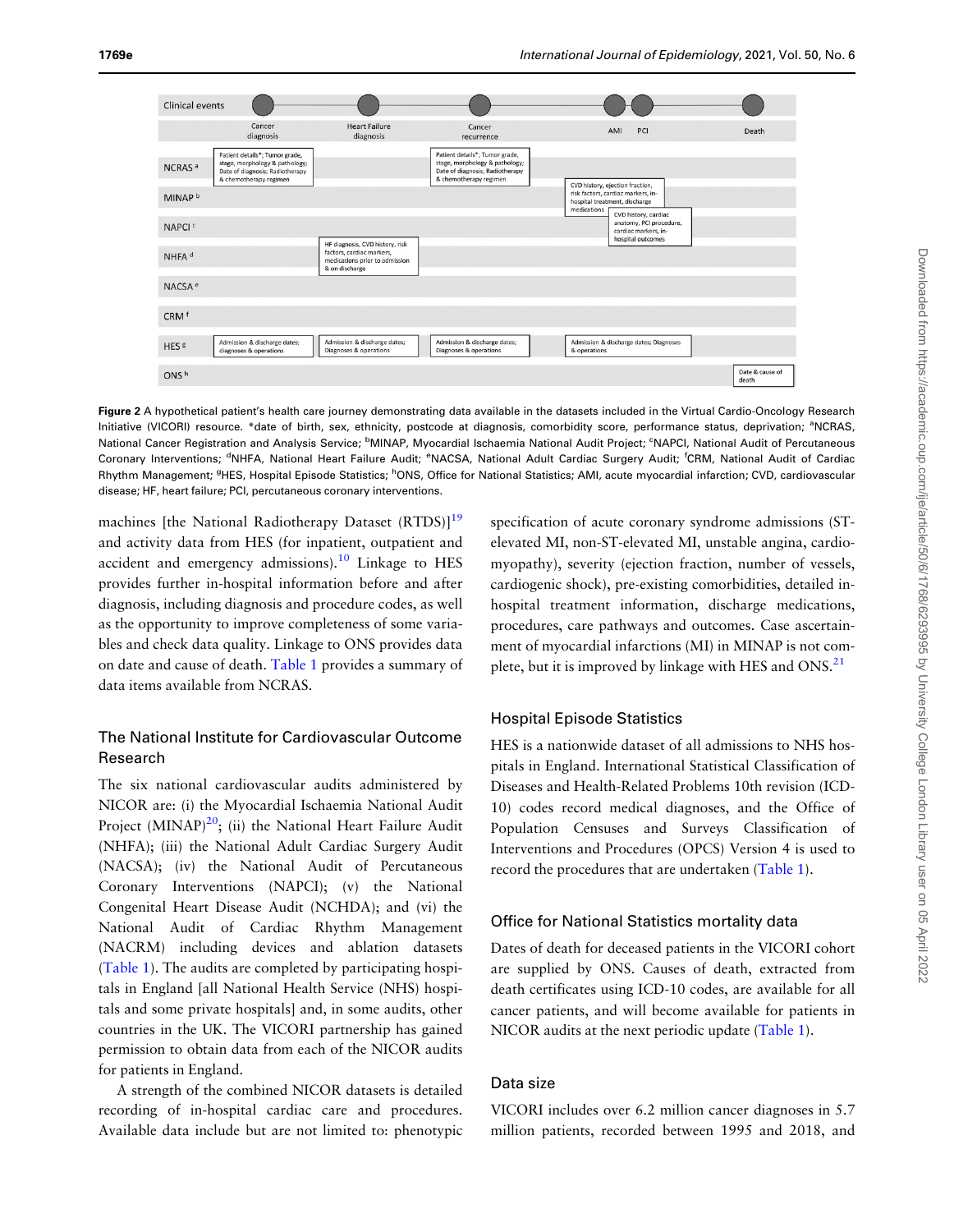<span id="page-7-0"></span>3.8 million cardiac admissions and procedures, recorded between 1999 and 2018 in five of the six national cardiac audits (data from NCHDA is due to be included in 2021). Of these, 390 000 patients feature in both the cancer registry and one or more of the cardiac audits. Over 160 000 patients have both a cancer diagnosis and a hospital admission for acute coronary syndrome, as captured by MINAP. There are 61 000 patients with both cancer and heart failure and 85 000 with cancer and an implanted cardiac device. The overlap between the cancer registry and the available NICOR audits is shown in further detail in [Figure 3](#page-8-0). The bars show the distinct intersections between NCRAS and the different cardiac audits. The most prevalent linkages are between NCRAS and just one of the NICOR audits, for example, approximately 80 000 patients feature in both NCRAS and MINAP but in no other cardiovascular audit, whereas 52 000 patients feature in NCRAS, MINAP and NAPCI (and no other audit).

#### Linkage and data quality

The linkages are detailed in [Figure 1](#page-1-0). Through deterministic linkage processes, patients in each NICOR audit are linked with: (i) other NICOR audits; (ii) the cancer registry (NCRAS); (iii) hospital admission records (HES); and (iv) death certification records (ONS). The VICORI resource additionally makes use of established linkages between the national cancer registration dataset, treatment datasets (SACT and RTDS), HES, and ONS death information. Linkage between the NICOR audits and NCRAS uses the 10-digit numerical NHS identifier (NHS number), which uniquely identifies patients in the UK. NICOR datasets are subject to a rigorous and fully documented cleaning pipeline, to ensure data quality and harmonization of data for use in analytical projects. Quality assurance of cancer registration data has already been implemented.<sup>[7](#page-10-0)</sup>

## Anonymization and confidentiality

NICOR pseudonymizes NHS numbers using an SHA-256 hashing function, together with randomly derived cryptographic salt. Encrypted data from the six NICOR audits are transferred securely to PHE, which uses the same hashing algorithm (and salt) to pseudonymize NHS numbers for their cancer records. Linkage of the two data sources takes place within secure PHE working environments using the pseudonymized NHS number. The data are stored on a secure Oracle database (the Cancer Analysis System). PHE has permission to re-identify any cancer cases it holds data on, but non-cancer cases remain anonymous. The VICORI research team only have access to pseudonymized data.

Personal identifiers including names and addresses have been removed from the final dataset to protect privacy and confidentiality. Patient information which could facilitate re-identification, such as rare cancers (male breast cancer), or cases where sex is incompatible with tumour site, is not available in the final (analysis) dataset.

#### Information governance and ethical permissions

PHE has been granted permission to collect information on cancer patients for health improvement and service provision without the need to seek consent, by Section 251 of the NHS Act 2006. Likewise, NICOR has corresponding approval for the collection of cardiovascular audit data. This is reviewed annually by the Confidentiality Advisory Group of the Health Research Authority.<sup>[22](#page-11-0)</sup> Approval for the VICORI linkage has been obtained from the Health Quality Improvement Partnership (HQIP) as data controller for the NICOR audits, PHE as data controller for NCRAS, and NHS Digital as data controller for HES and ONS, and is subject to data sharing agreements. Ethical approval for the VICORI programme has been obtained from the North East—Newcastle & North Tyneside 2 Research Ethics Committee (reference number 237503).

Applications to access VICORI data are made through application to the VICORI Project Review Panel (see Data resource access below) and then through formal applica-tion to the Office for Data Release.<sup>[23](#page-11-0)</sup> There are no restrictions on who can apply. However, applicants are required to demonstrate that they comply with UK data protection laws. This includes the Common Law Duty of Confidentiality, $24$  the General Data Protection Regulation (EU)  $2016/679<sub>1</sub><sup>25</sup>$  $2016/679<sub>1</sub><sup>25</sup>$  $2016/679<sub>1</sub><sup>25</sup>$  and the seven Caldicott Principles.<sup>26</sup> Applicants are required to abide by the terms of a datasharing agreement, which includes obligations on data destruction following study completion. Applicants conducting research under the auspices of the VICORI collaborative ethical approval are also required to agree to abide by the terms of the protocol through a formal collaboration agreement.

#### Data collection frequency and legacy

The cardio-oncology linkage will continue to be maintained by the study partners (NICOR, NCRAS and PHE). Follow-up in English EHR cohorts is initiated by capture within one or more of the audits or registries and will continue on a rolling basis. VICORI will receive annual periodic updates from HES, NICOR, NCRAS and ONS, thereby ensuring that VICORI will continue to be a leading, contemporary resource for cardio-oncology research beyond the 5-year programme grant. Furthermore, the linkages to ONS and HES allow long-term follow-up of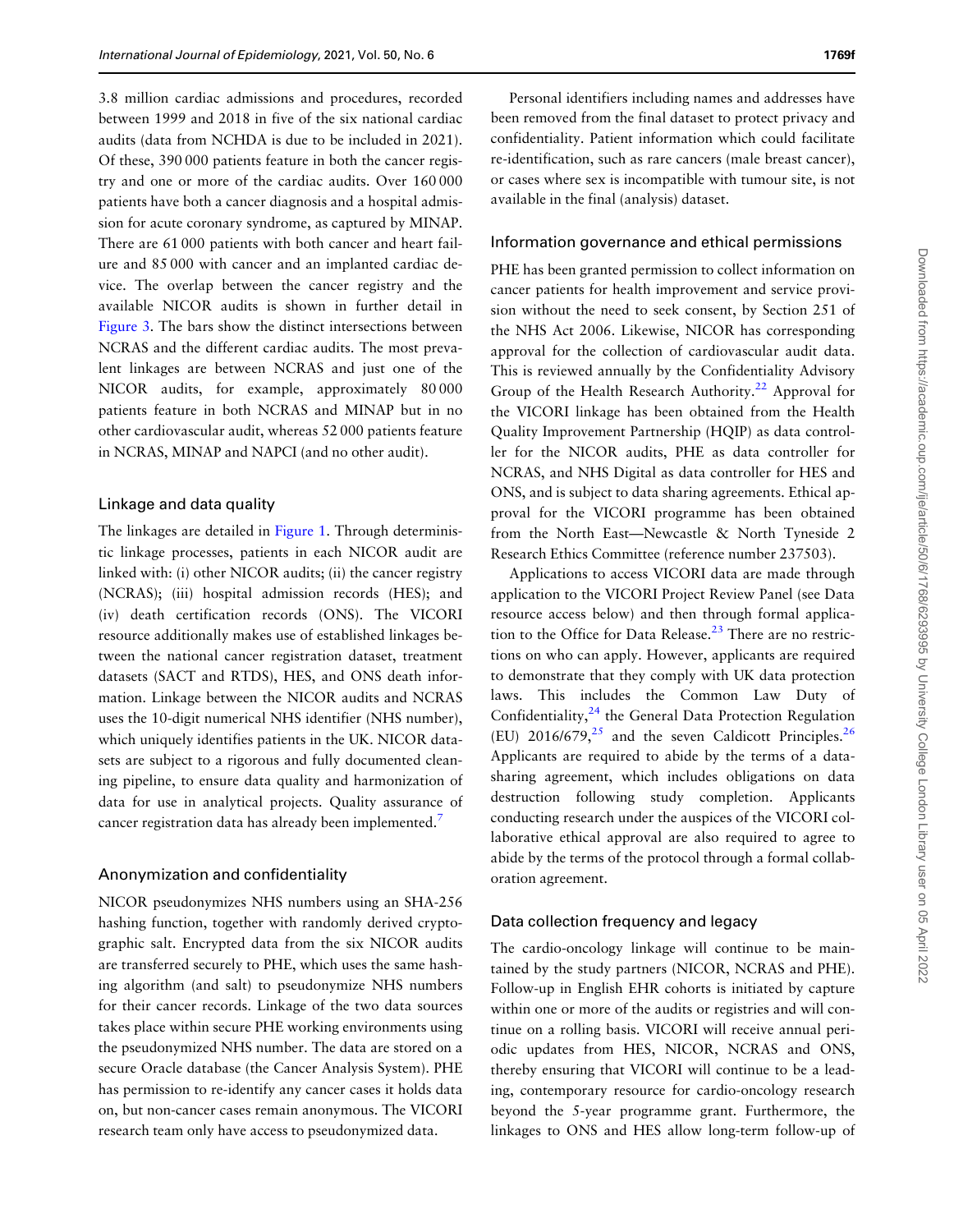<span id="page-8-0"></span>

Figure 3 Number of patients in the National Cancer Registration and Analysis Service (NCRAS) (1995-2018) who also feature in one or more of the National Institute for Cardiovascular Outcome Research (NICOR) audits. Plot is restricted to the top 15 intersections, ordered by degree and then frequency. <sup>a</sup>CRM ablation, Cardiac Rhythm Management ablation interventional procedures audit; <sup>b</sup>CRM devices, Cardiac Rhythm Management devices audit; <sup>c</sup>NHFA, National Heart Failure Audit; <sup>d</sup> NACSA, National Adult Cardiac Surgery Audit; <sup>e</sup>NAPCI, National Audit of Percutaneous Coronary Interventions; <sup>f</sup>MINAP, Myocardial Ischaemia National Audit Project; <sup>g</sup>NCRAS, National Cancer Registration and Analysis Service.

patients who remain in England until their death, for all causes of death.

The available follow-up time varies between datasets. The duration of each dataset is displayed in [Figure 4](#page-9-0). All datasets are available up to 2018–19, and all but RTDS, SACT and the prescription datasets have more than 10 years of data available.

## Data resource use

The VICORI programme is being used to address a wide range of research questions. It has four core work packages, each with a clinical lead. It will contribute new knowledge in the following four main areas:

- i. management of cardiac diseases, and outcomes after diagnosis of cardiac diseases, in patients with a previous cancer diagnosis. VICORI allows detailed investigation of cardiac management from the NICOR clinical audits. Example research question: how does the procedural management of patients with cancer who are hospitalized with MI differ from matched patients without a cancer diagnosis?
- ii. risk of cancer after cardiovascular treatments, interventions and surgery. Example research question: are

specific cardiovascular procedures particularly high risk for subsequent cancer development (e.g. chronic total occlusion angioplasty)?

- iii. risk of cardiac disease in patients treated for cancer. Example research question: do cancer treatments increase the risk of subsequent cardiac disease?
- iv. management of cancer and outcomes in cancer patients with pre-existing cardiac disease.

Using linked NCRAS and HES data, the VICORI collaborative has demonstrated how CVD comorbidity plays a role in surgical resection rates in non-small-cell lung cancer patients and the potential undertreatment of CVD comorbid patients.<sup>[27](#page-11-0)</sup> Example research question: does previous valve surgery reduce adoption of a curative (surgical, chemotherapy, radiotherapy or targeted therapy) strategy for and timeliness of cancer treatment?

Furthermore, cross-cutting research is being undertaken to better understand the ascertainment of MI cases in the MINAP, HES and NAPCI datasets. However, this does not limit the use of VICORI data to solely those projects. Further avenues to understanding the various relationships and causal pathways between cardiac disease and cancer include investigating common risk factors, the impact of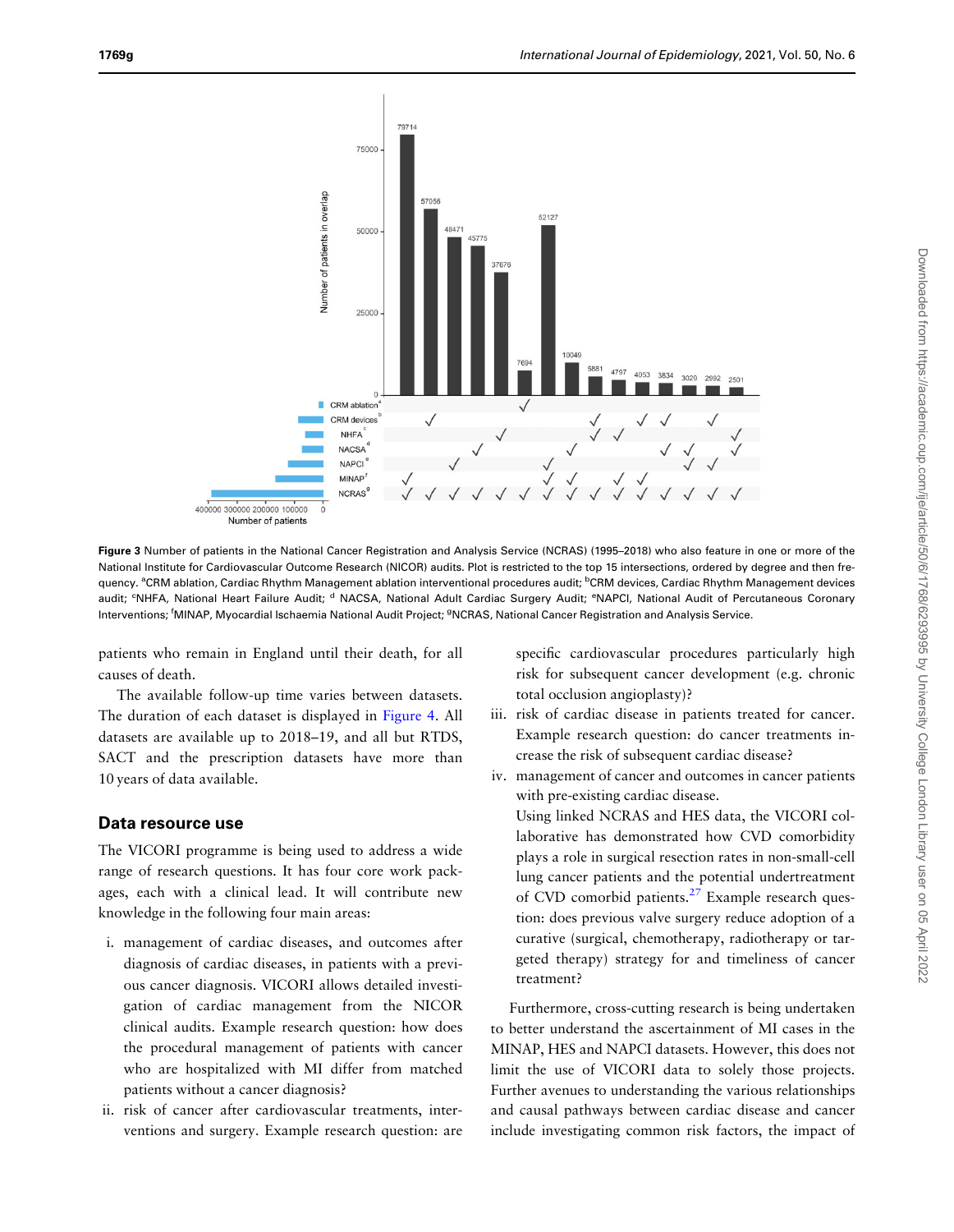<span id="page-9-0"></span>

Figure 4 The follow-up duration available in each of the datasets in the Virtual Cardio-Oncology Research Initiative (VICORI) resource. <sup>a</sup>NCRAS, National Cancer Registration and Analysis Service; <sup>b</sup>RTDS, National Radiotherapy Dataset; <sup>c</sup>SACT, Systemic Anti-Cancer Therapy Dataset; <sup>d</sup>MINAP, Myocardial Ischaemia National Audit Project; <sup>e</sup>NHFA, National Heart Failure Audit; <sup>f</sup>NACSA, National Adult Cardiac Surgery Audit; <sup>g</sup>NAPCI, National Audit of Percutaneous Coronary Interventions; <sup>h</sup>NCHDA, National Congenital Heart Disease Audit; <sup>i</sup>CRM, National Audit of Cardiac Rhythm Management; <sup>j</sup>ONS, Office for National Statistics; <sup>k</sup>HES, Hospital Episode Statistics.

care delivery on CVD and cancer diagnoses and treatment, and evaluation of competing mortality risks in risk assessment.

VICORI data may also be used in the conduct of largescale randomized controlled trials (RCTs) in cardio-oncology. This could include case ascertainment, recruitment, simplified protocols, easier outcome ascertainment and unrestricted long-term follow-up, and hence provide considerable cost savings.

## Strengths and weaknesses

One major strength of the data resource is the identification of a large cardio-oncological population. In contrast to investigator-led bespoke cohorts that focus on a narrow range of diseases, VICORI has the cohort size and clinical phenotyping to allow detailed investigations on a broad range of diseases. This is essential as causes, management and prognosis vary across different disease phenotypes. VICORI's longitudinal, quality-assured data also allow temporal resolution, making it possible to distinguish whether an event was the index manifestation of cancer, for example, or if a previous diagnosis had been made. Finally, VICORI will be continually updated with new data on cancer and cardiac diagnoses, treatment and outcomes, thereby increasing the size of the cohort.

Some important limitations of the VICORI data have been identified. A key limitation of EHR, in general, is suboptimal data quality. Data quality in VICORI may be

affected by missing and conflicting data. Some information, such as ethnicity, is less complete in some datasets (for example 21% of patients in NAPCI have missing ethnicity) but this is improved by linkages that allows information to be identified from other datasets. However, conflicting data may arise when data sources are combined. For example, MI hospital admissions may be recorded in MINAP, NAPCI and HES, which may differ in their timing accuracy and level of diagnostic detail. Linkage quality is another potential weakness. Linkage processes can introduce error through both false positives and false negatives,  $28,29$  and affect the results of analyses.  $30$ However, data entry into VICORI has been conducted by skilled cancer and CVD registration officers, and linkage, based on unique NHS numbers, is conducted by trained data developers. Finally, the data sources vary in their onset and duration (Figure 4). Whereas data are available in all datasets from 2012 onwards, the earliest dataset available for analysis in VICORI is the National Cancer Registration Dataset, which is available from 1995. This variation in time scales poses challenges in analyses and notably limits the assessment of detailed cancer treatment, as RTDS data are available from 2009 and SACT data from 2012.

#### Data resource access

VICORI welcomes collaboration. For external researchers wishing to access data, full details of the application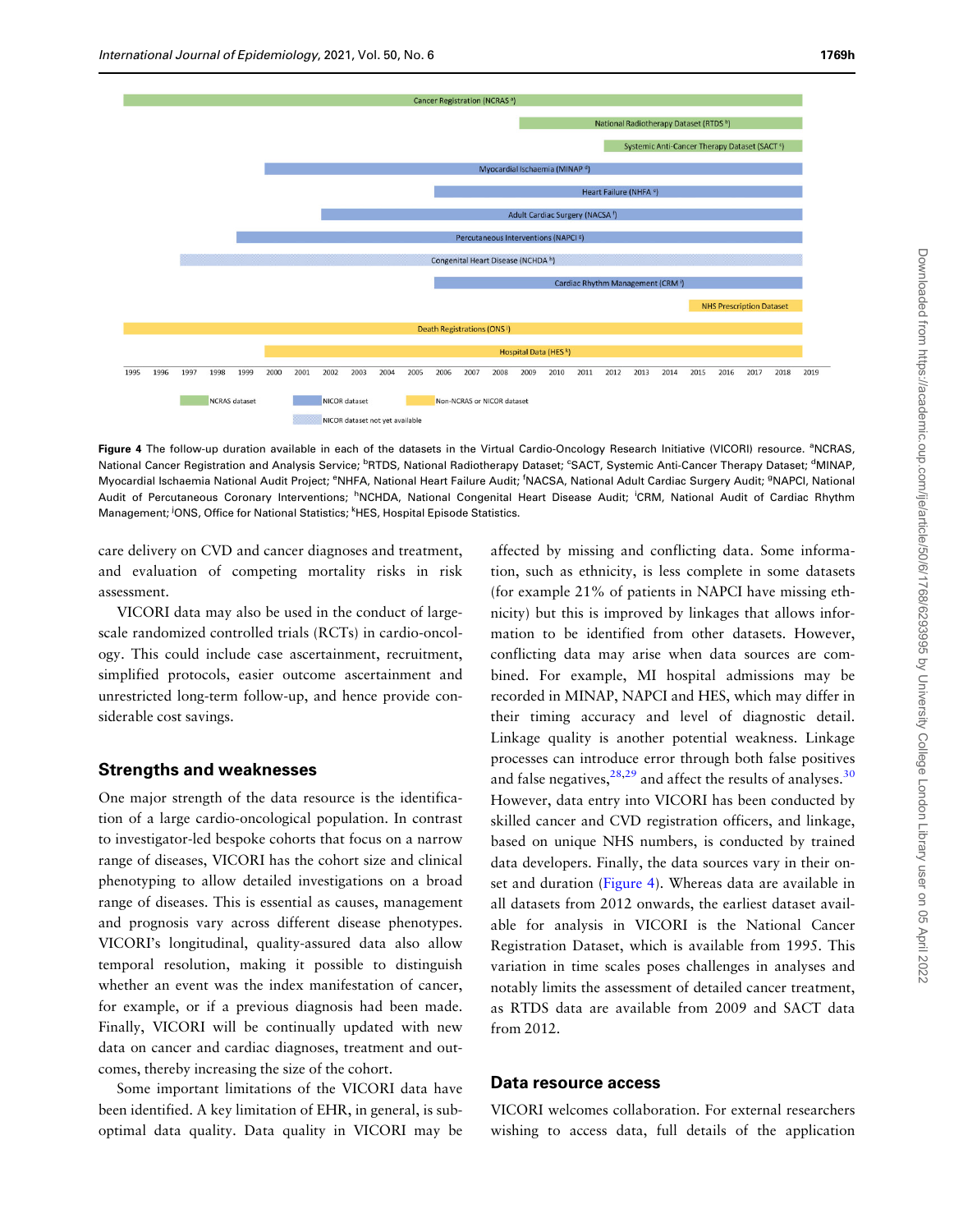<span id="page-10-0"></span>process, including data dictionaries, are available on the VICORI website [vicori.le.ac.uk]. Researchers can apply for access to linked VICORI data by completing an online form or contacting [vicori@le.ac.uk] in the first instance. An application for data access is subject to approval of a project proposal, analysis plan and data request by the VICORI Project Review Panel. The panel judge whether the proposal is: (i) achievable (nature and quality of the underlying data, the likely power of the study etc.) and deliverable; (ii) sufficiently distinct from other proposals and within remit; (iii) scientifically and methodologically rigorous; and (iv) has a purpose clinically relevant to cardio-oncology. If approved, a formal application is made to the Office for Data Release at  $PHE^{23}$  who, working with VICORI analysts, prepare a 'research-ready' bespoke dataset for the project and ensure strict data governance standards are met. To access the data, applicants must have a justified purpose for the data release, with an appropriate legal basis and safeguards in place to protect the data.

#### Future data resource development

The VICORI data resources will grow in several key areas. The cohort will increase as more individuals are diagnosed and treated for cardiac diseases and cancer. Additional resources will be incorporated to provide greater depth to the data and the potential to investigate new research priorities. Potential extensions include linkage to the UK Renal Registry [\[https://renal.org/about-us/who-we-are/uk](https://renal.org/about-us/who-we-are/uk-renal-registry)[renal-registry\]](https://renal.org/about-us/who-we-are/uk-renal-registry).

More broadly, VICORI points the way to a national NHS longitudinal data spine, with linkage by design between cardiology and cancer registry and other key data sources, e.g. primary care, social care and quality of life datasets.

## Funding

This manuscript was generated by the VICORI collaborative, which has been supported by grants from the British Heart Foundation (SP/16/5/32415) and Cancer Research UK (C53325/A21134).

#### Acknowledgements

We acknowledge the support of the National Institute for Cardiovascular Outcomes Research, Public Health England and their staff, particularly James Chal, Akosua Donkor, Nadeem Fazal, Anil Gunesh, Andrew Harrison, Lizz Paley, Brian Shand, Sally Vernon, and the NICOR audit leads Rodney Franklin, Andrew Goodwin, Peter Ludman, Theresa McDonagh, Francis Murgatroyd, Clive Weston. Particular thanks to David Forman as external member for chairing the VICORI project review panel. This work uses data that have been provided by patients and collected by the NHS as part of their care and support. The data are collated, maintained and quality assured by the National Cancer Registration and Analysis Service, which is part of Public Health England (PHE)

## Conflict of interest

M.P. has received one honorarium from AstraZeneca. J.D. has received CME honoraria and/or consulting fees from Amgen, Boehringer Ingelheim, Merck, Pfizer, Aegerion, Novartis, Sanofi, Takeda, Novo Nordisk, Bayer, been awarded research grants from BHF, MRC(UK), NIHR, PHE, MSD, Pfizer, Aegerion, Colgate, Roche and is a member of SOUL and SELECT Study Steering Committees for Novo Nordisk. D.A. has received research funding to support a clinical research fellow from Abbott Vascular; he has also received funding from AstraZeneca for unrelated research and has undertaken consultancy to support general research funds for General Electric. All other authors declare no conflict of interest.

# VICORI Collaborative

David Adlam, Mick Peake, John Deanfield, Lucy Elliss-Brookes, Mark de Belder, Briana Coles, Sarah Darby, Chris Gale, Mike Hawkins, Paul Lambert, Alexander Lyon, Clare Oliver-Williams, Jem Rashbass, Raoul Reulen, Alistair Ring, Mark Rutherford, Michael Sweeting, Lucy Teece, Adam Timmis, Sally Vernon, Catherine Welch and our lay representatives, Paul Charlton and Bob Ward.

## References

- 1. Quaresma M, Coleman MP, Rachet B. 40-year trends in an index of survival for all cancers combined and survival adjusted for age and sex for each cancer in England and Wales, 1971– 2011: a population-based study. Lancet 2015;385:1206–18.
- 2. Alabas OA, Allan V, McLenachan JM, Feltbower R, Gale CP. Age-dependent improvements in survival after hospitalisation with acute myocardial infarction: an analysis of the Myocardial Ischemia National Audit Project (MINAP). Age Ageing 2014;43: 779–85.
- 3. Gale CP, Cattle BA, Woolston A et al. Resolving inequalities in care? Reduced mortality in the elderly after acute coronary syndromes. The Myocardial Ischaemia National Audit Project 2003-2010. Eur Heart J 2012;33:630–39.
- 4. Strongman H, Gadd S, Matthews A et al. Medium and longterm risks of specific cardiovascular diseases in survivors of 20 adult cancers: a population-based cohort study using multiple linked UK electronic health records databases. Lancet 2019;394: 1041–54.
- 5. Lenihan DJ, Cardinale DM. Late cardiac effects of cancer treatment. J Clin Oncol 2012;30:3657–64.
- 6. Yeh ETH, Bickford CL. Cardiovascular complications of cancer therapy. J Am Coll Cardiol 2009;53:2231–47.
- [7.](#page-0-0) Henson KE, Elliss-Brookes L, Coupland VH et al. Data Resource Profile: National Cancer Registration dataset in England. Int J Epidemiol 2020;49:16–16h.
- [8.](#page-0-0) Gale CP, Weston C, Denaxas S et al.; on behalf of the NICOR Executive. Engaging with the clinical data transparency initiative: a view from the National Institute for Cardiovascular Outcomes Research (NICOR). Heart 2012;98:1040–43.